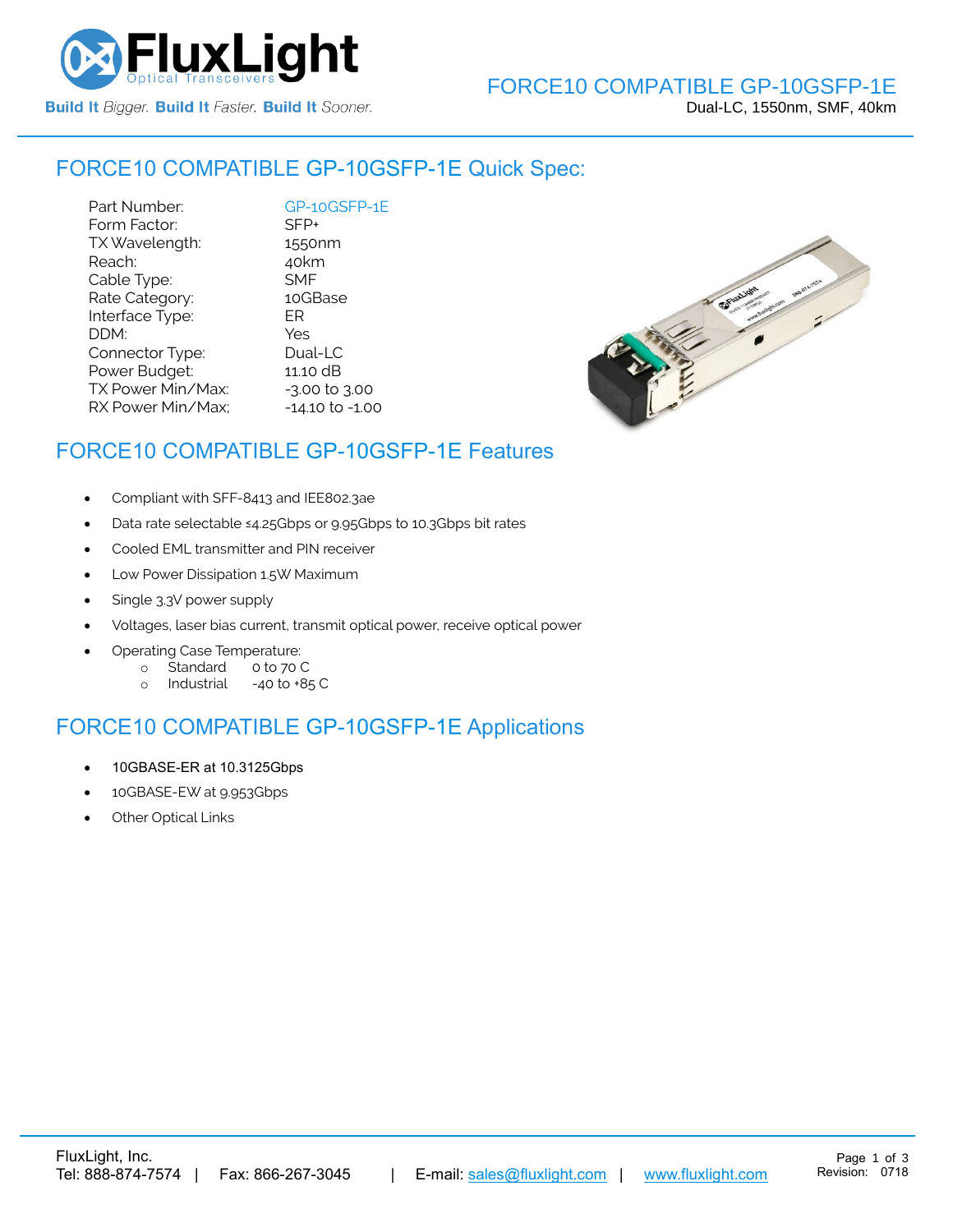

**Build It Bigger. Build It Faster. Build It Sooner.** 

# Electrical Characteristics (Condition: Ta=TOP)

| <b>Parameter</b>                  | <b>Symbol</b> | Min.    | <b>Typ</b> | Max.      | <b>Unit</b> | <b>Notes</b>                    |
|-----------------------------------|---------------|---------|------------|-----------|-------------|---------------------------------|
| CML Inputs(Differential)          | Vin           | 150     |            | 1200      | $mV p-p$    | AC coupled inputs               |
| <b>Supply Current</b>             | ICC           |         |            | 300       | mA          |                                 |
| Input Impedance (Differential)    | Zin           | 85      | 100        | 115       | ohm         | $\mathrm{R}$ in > 100 kohm @ DC |
| Tx_Disable Input Voltage - Low    | <b>VIL</b>    | $\circ$ |            | O.8       | $\vee$      |                                 |
| Tx_Disable Input Voltage - High   | <b>VIH</b>    | 2.0     |            | 3.45      | $\vee$      |                                 |
| Tx_Fault Output Voltage - Low     | <b>VOL</b>    | $\circ$ |            | 0.5       | $\vee$      |                                 |
| Tx_Fault Output Voltage - High    | VOH           | 2.0     |            | $Vcc+0.3$ | $\vee$      |                                 |
| <b>CML Outputs (Differential)</b> | Vout          | 350     |            | 700       | mV pp       | AC coupled outputs              |
| Output Impedance (Differential)   | Zout          | 85      | 100        | 115       | ohms        |                                 |
| Rx_LOS Output Voltage-Low         | <b>VOL</b>    | $\circ$ |            | 0.5       | $\vee$      |                                 |
| Rx_LOS Output Voltage-High        | <b>VOH</b>    | 2.5     |            |           | V           |                                 |

# Optical Characteristics (Condition: Ta=TOP)

| <b>TX</b>                        |         |               |                          |                          |              |             |  |
|----------------------------------|---------|---------------|--------------------------|--------------------------|--------------|-------------|--|
| <b>Parameter</b>                 |         | <b>Symbol</b> | Min                      | <b>Typ</b>               | <b>Max</b>   | <b>Unit</b> |  |
| Data Rate                        |         |               | $\overline{\phantom{a}}$ | 10.3                     |              | Gb/s        |  |
| 9µm Core Diameter SMF            |         |               |                          | 10                       |              | Km          |  |
| Centre wavelength                |         | λс            | 1530                     | 1550                     | 1565         | nm          |  |
| Output Spectral Width(-20dB)     |         | Δλ            | $\overline{\phantom{a}}$ | ۰                        | $\mathbf{1}$ | nm          |  |
| Average Output Power             |         | Pout          | $-3$                     | $\overline{\phantom{a}}$ | $+3$         | dBm         |  |
| <b>Extinction Ratio</b>          |         | ER            | 6                        | $\overline{a}$           |              | dB          |  |
| Average Power of OFF Transmitter |         |               |                          |                          | $-30$        | dBm         |  |
| Side Mode Suppression Ratio      |         | <b>SMSR</b>   | 30                       |                          |              | dB          |  |
| Input Differential Impedance     |         | Zin           | 90                       | 100                      | 110          | Ω           |  |
| <b>TX Disable</b>                | Disable |               | 2.0                      |                          | $Vcc+0.3$    | $\vee$      |  |
|                                  | Enable  |               | $\circ$                  |                          | 0.8          |             |  |
| <b>TX Fault</b>                  | Fault   |               | 2.0                      |                          | $Vcc+0.3$    |             |  |
|                                  | Normal  |               | $\circ$                  |                          | 0.8          | $\vee$      |  |